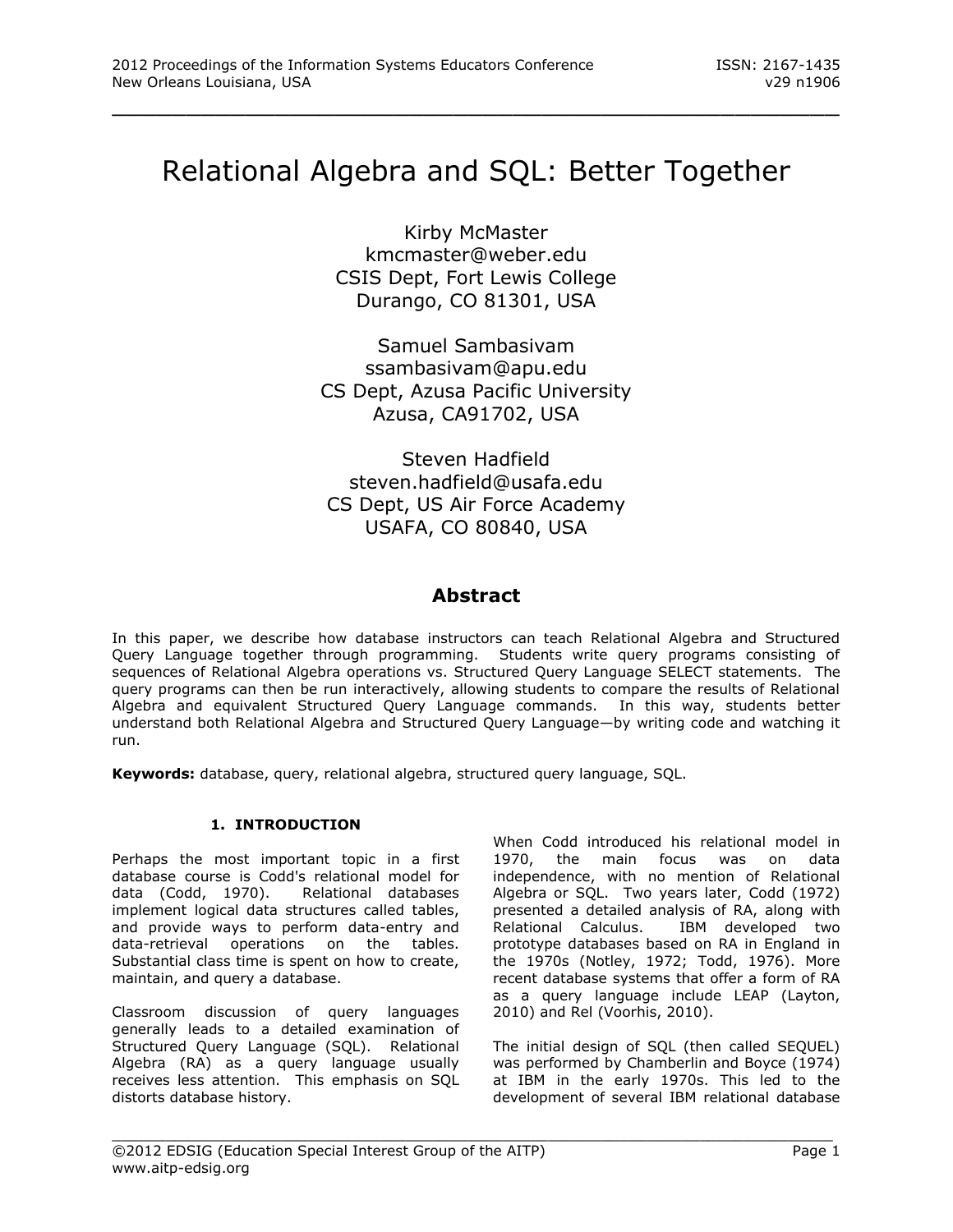$\_$  , and the contribution of the contribution of  $\mathcal{L}_1$  , and  $\mathcal{L}_2$  , and  $\mathcal{L}_3$  , and  $\mathcal{L}_4$  , and  $\mathcal{L}_5$  , and  $\mathcal{L}_6$  , and  $\mathcal{L}_7$  , and  $\mathcal{L}_8$  , and  $\mathcal{L}_7$  , and  $\mathcal{L}_8$  , and  $\mathcal{L}_8$  , systems based on SQL, including a research prototype System R in the mid-1970s (Chamberlin, et. al, 1981) and the production system DB/2 in 1983. In 1979, Relational Software (now Oracle) introduced the first commercial implementation of SQL.

## **Why Teach Relational Algebra?**

There is widespread agreement that SQL is an essential component of an introductory database course, but there is less support for Relational Algebra (Robbert & Ricardo, 2003). Nevertheless, there are several advantages to including RA in a database course.

1. Teaching RA helps students understand the relational model. The relational model with RA operations provides a consistent, powerful way to query a database. RA is not a database design tool, but it can support database analysis and design decisions.

2. Knowledge of RA facilitates teaching and learning the query portion of SQL. The basic syntax of the SQL SELECT statement provides an integrated way to combine RA operations to express a query.

3. An understanding of RA can be used to improve query performance. The queryprocessing component of a database engine translates SQL code into a query plan that includes RA operations. The query optimizer attempts to speed up query execution by reducing the processing time of each operation.

## **When to Teach Relational Algebra?**

Most database textbooks provide more material on SQL than on RA. Table 1 lists six multipleedition database textbooks that have a Computer Science (CS) or Information Systems (IS) orientation. For each textbook, the table includes the approximate number of pages devoted to RA and to the query features of SQL. The page counts in Table 1 do not include nonquery aspects of SQL. All except Date's book have more pages explaining SQL than RA.

Three of the textbooks in Table 1 introduce RA before SQL, while the other three explain SQL first. If an instructor covers RA first, then SQL can be introduced by showing how the RA operations can be performed with SQL. If SQL is presented first, then SQL query statements can be decomposed into a corresponding sequence of RA operations.

**Table 1: Database Textbook Summary.**

|                                           | SQL   | <b>RA</b> | First     |
|-------------------------------------------|-------|-----------|-----------|
| Database Textbook                         | pages | pages     | topic     |
| Connolly & Begg,<br>5th ed, 2010          | 34    | 13        | <b>RA</b> |
| Date, 8th ed, 2004                        | 34    | 45        | SQL       |
| Elmasri & Navathe,<br>6th ed, 2010        | 44    | 29        | SQL       |
| Ramakrishnan &<br>Gehrke, 3rd ed,<br>2002 | 33    | 14        | <b>RA</b> |
| Silberschatz, et al,<br>6th ed, 2010      | 42    | 22        | SQL       |
| Ullman & Widom,<br>3rd ed, 2008           | 48    | 30        | <b>RA</b> |

The SQL SELECT statement includes query operations that go beyond RA, such as ordering, grouping, and aggregate functions. If RA has been discussed first, these additional SQL operations can be presented as extensions to RA. If SQL has been covered first, then RA can be described as a subset of the query capabilities provided by SQL. In either case, a student's understanding of the relational model and query languages is improved when RA and SQL reinforce each other.

Other authors have presented innovative ways to teach SQL, such as by using case studies (Caldeira, 2008) or by combining SQL and Java to build web applications (Pereira, Raoufi & and Frost, 2012). Our emphasis in this paper is on teaching Relational Algebra. The advantage of using RA to help students learn SQL is a side benefit of our approach.

## **2. AN EXAMPLE DATABASE**

To illustrate query programming with SQL and Relational Algebra, we define an example database. The logical structure of a Time-and-Billing system for the fictional X-Files group within the FBI consists of three tables: AGENT, CASES, and TIMECARD. The relational model for this XFILES database is shown in Figure 1. Primary keys are marked in bold.

In this data model, agents are assigned to various cases. Several agents often work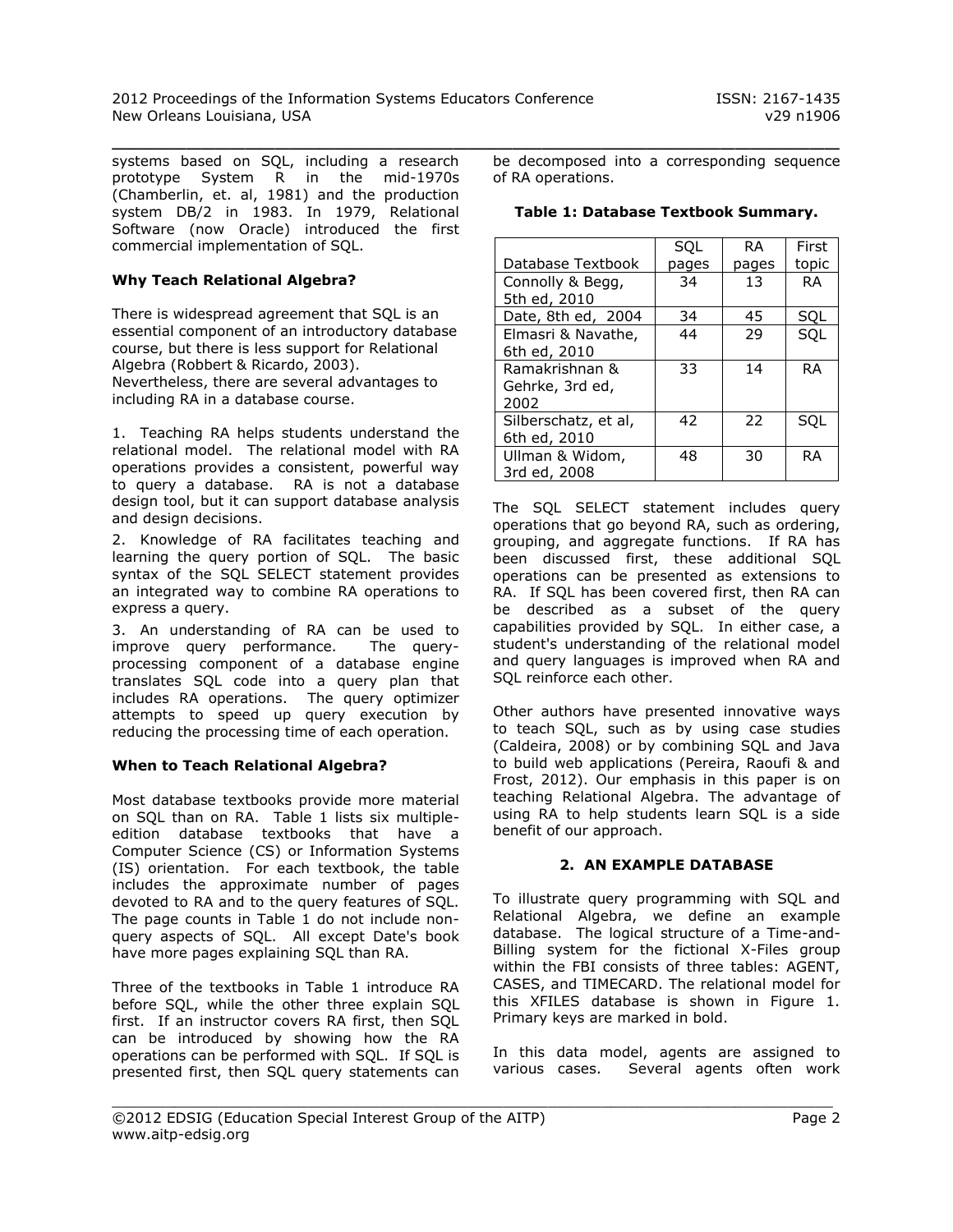$\_$  , and the contribution of the contribution of  $\mathcal{L}_1$  , and  $\mathcal{L}_2$  , and  $\mathcal{L}_3$  , and  $\mathcal{L}_4$  , and  $\mathcal{L}_5$  , and  $\mathcal{L}_6$  , and  $\mathcal{L}_7$  , and  $\mathcal{L}_8$  , and  $\mathcal{L}_7$  , and  $\mathcal{L}_8$  , and  $\mathcal{L}_8$  ,

together on a case, and each agent can work on multiple cases. The number of hours charged by an agent to a case is recorded each day in the TIMECARD table. Sample data for the XFILES database is given in the Appendix.



**Figure 1: XFILES Database**

Consider the following Query1 for the XFILES database.

Query1: List the agent ID and last name of all female agents that have worked on Case 2803.

An SQL statement to perform Query1 is shown below. This SELECT statement combines several RA operations (*select*, *project*, and *join*) into one command.

```
SELECT DISTINCT AgentID, LastName
FROM AGENT, TIMECARD
WHERE AgentID = TAgentID
  AND Gender = 'F' AND TCaseNo = 2803
```
#### **3. RELATIONAL ALGEBRA QUERIES**

Teaching SQL in a database course is relatively straightforward. Sections of the SELECT command can be covered in the order favored by the instructor or the textbook. When query execution is desired, many database products are available that implement SQL as the primary query language. This includes commercial systems such as Oracle and SQL Server, as well as free software such as MySQL. SQL queries can also be run in Microsoft Access using the SQL View screen.

If an instructor decides to include Relational Algebra in a database course, how should this topic be presented? RA coverage in leading database textbooks often takes a mathematical approach (Elmasri & Navathe, 2010), (Silberschatz, Korth, & Sudarshan, 2010), (Ullman & Widom, 2008). Most database students are not comfortable with a mathematical notation that uses Greek letters in new contexts, along with other strange symbols. A greater problem with the math syntax is that students cannot execute query programs written in the mathematical notation.

The mathematical approach for RA contrasts with the way SQL is taught. With SQL, an important part of learning occurs when students run their query statements. Errors in program execution provide feedback to help students reconcile their understanding of the problem with the proposed solution. Unfortunately, few computing environments are available for running Relational Algebra programs. One current system that does support a form of RA is LEAP (Leyton, 2010)

In this paper, we present a non-mathematical, function-based Relational Algebra language for writing query programs. We then describe a custom RA and SQL (RASQL) software environment that can execute both RA and SQL query programs on Microsoft Access databases.

## **RA Query Programs**

In our Relational Algebra syntax, a query program consists of a sequence of statements that specify operations to perform on database tables. Each statement is a function call that performs one RA operation. Functions are defined for the nine RA operations listed in Table 2. We start each function name with the letter "T" to avoid conflicts with SQL keywords.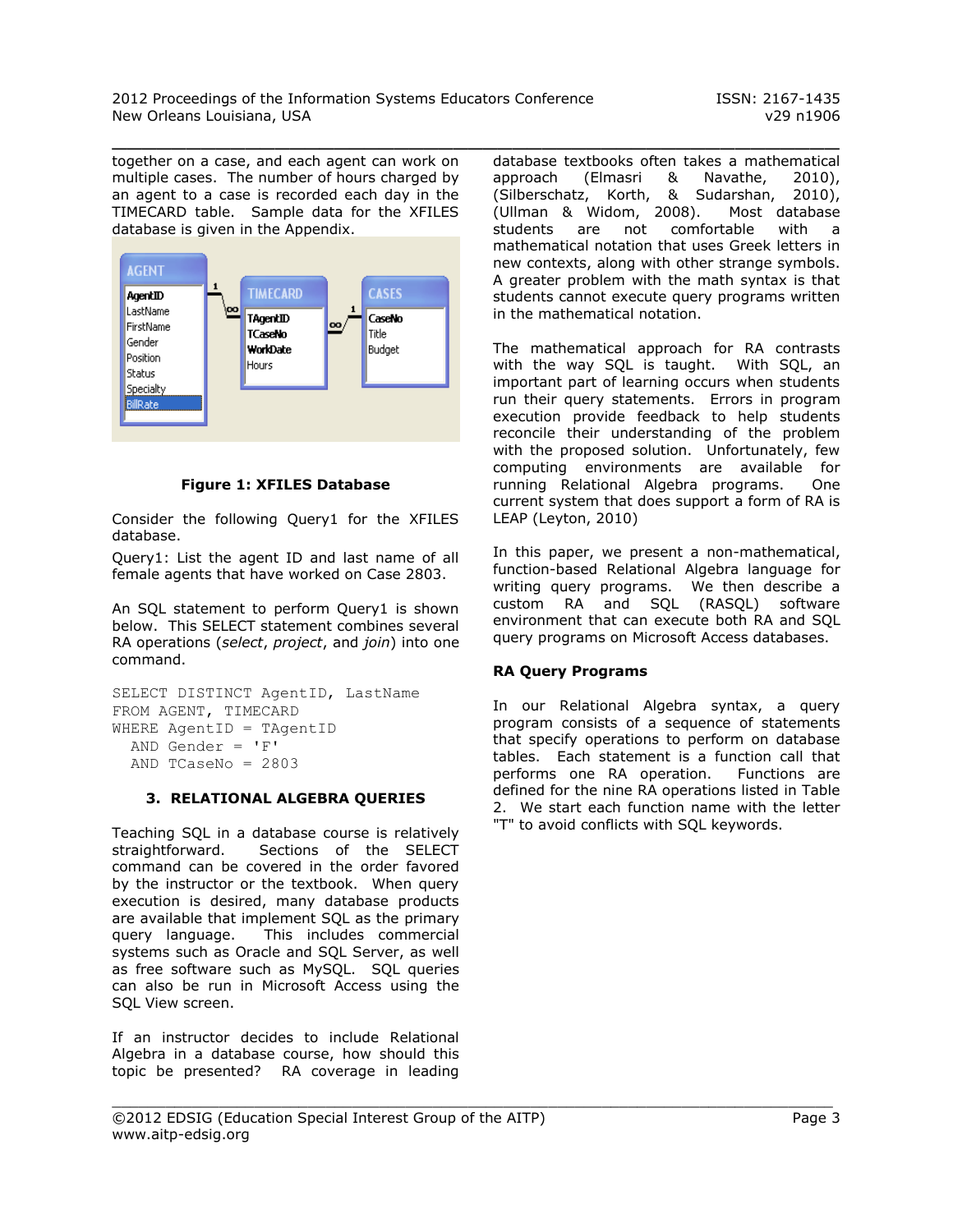## $\_$  , and the contribution of the contribution of  $\mathcal{L}_1$  , and  $\mathcal{L}_2$  , and  $\mathcal{L}_3$  , and  $\mathcal{L}_4$  , and  $\mathcal{L}_5$  , and  $\mathcal{L}_6$  , and  $\mathcal{L}_7$  , and  $\mathcal{L}_8$  , and  $\mathcal{L}_7$  , and  $\mathcal{L}_8$  , and  $\mathcal{L}_8$  , **Table 2: RA Query Functions**

| <b>Operation</b> | <b>Function</b>                                 |
|------------------|-------------------------------------------------|
| selection        | TSelect(Table1,RowCondition)                    |
| projection       | TProject(Table1,ColumnList)                     |
| ioin             | TJoin(Table1,Table2,JoinCondition)              |
| union            | TUnion(Table1,Table2)                           |
| intersection     | TIntersect(Table1,Table2)                       |
| difference       | TMinus(Table1,Table2)                           |
| product          | TProduct(Table1,Table2)                         |
| division         | TDivide(Table1,Table2)                          |
| rename           | TRename(Table1,OldColumnName,<br>NewColumnName) |

Each RA function receives one or two tables as input and returns a temporary table. The temporary table can be used in later RA operations. Using function calls for operations provides a familiar programming environment for CS and IS students.

A sample RA program for Query1 using these functions is shown below.

-- Query1: XFILES Database T1 = TJoin('AGENT','TIMECARD', "AgentID=TAgentID")  $T2 = TSelect(T1, "Gender='F'''')$  $T3 = TSelect(T2, "TCaseNo=2803")$ 

T4 = TProject(T3,"AgentID,LastName")

An explanation of each line of code for this program follows:

*Line 1*: This is a comment (--)

*Line 2*: The AGENT and TIMECARD tables are *joined* based on the condition that the AgentID (PK) field matches the TAgentID (FK) field. The output table is assigned to variable T1.

*Line 3*: Rows of table T1 are then *selected* when the Gender field value is 'F' (female). The output table variable is named T2.

*Line 4*: Rows of table T2 are *selected* when the TCaseNo field equals 2803. The output table is assigned to variable T3.

*Line 5*: The two attributes of table T3 specified in the column list are *projected* as table T4 (the result table for the query).

#### **RASQL Software**

Our RA and SQL (RASQL) query software allows us to execute queries written in the RA format demonstrated by the Query1 program, as well as SQL SELECT statements. An earlier version of the software provided the ability to run RA query programs, but not SQL.

Our explanation of how to use RASQL is presented in order of the controls that appear on the Main Screen (Figure 2).

1. *Database File* textbox: Select a database. The database must be in an Access MDB (not ACCDB) file. We chose this database format because MDB files are easy to distribute to students.

2. *Query Program* textbox: Choose a query program consisting of a sequence of RA and/or SQL statements. Each RA instruction must be on a single line. SQL statements can span multiple lines. Query programs must be in a text file with a TXT extension.



#### **Figure 2: RASQL Program Main Screen**

3. *Display* button: Display the query program code in a window (read-only). Use a separate text editor to create and modify the programs.

4. *Load* button: Before a query program can run, it must be loaded (initialized). Repeating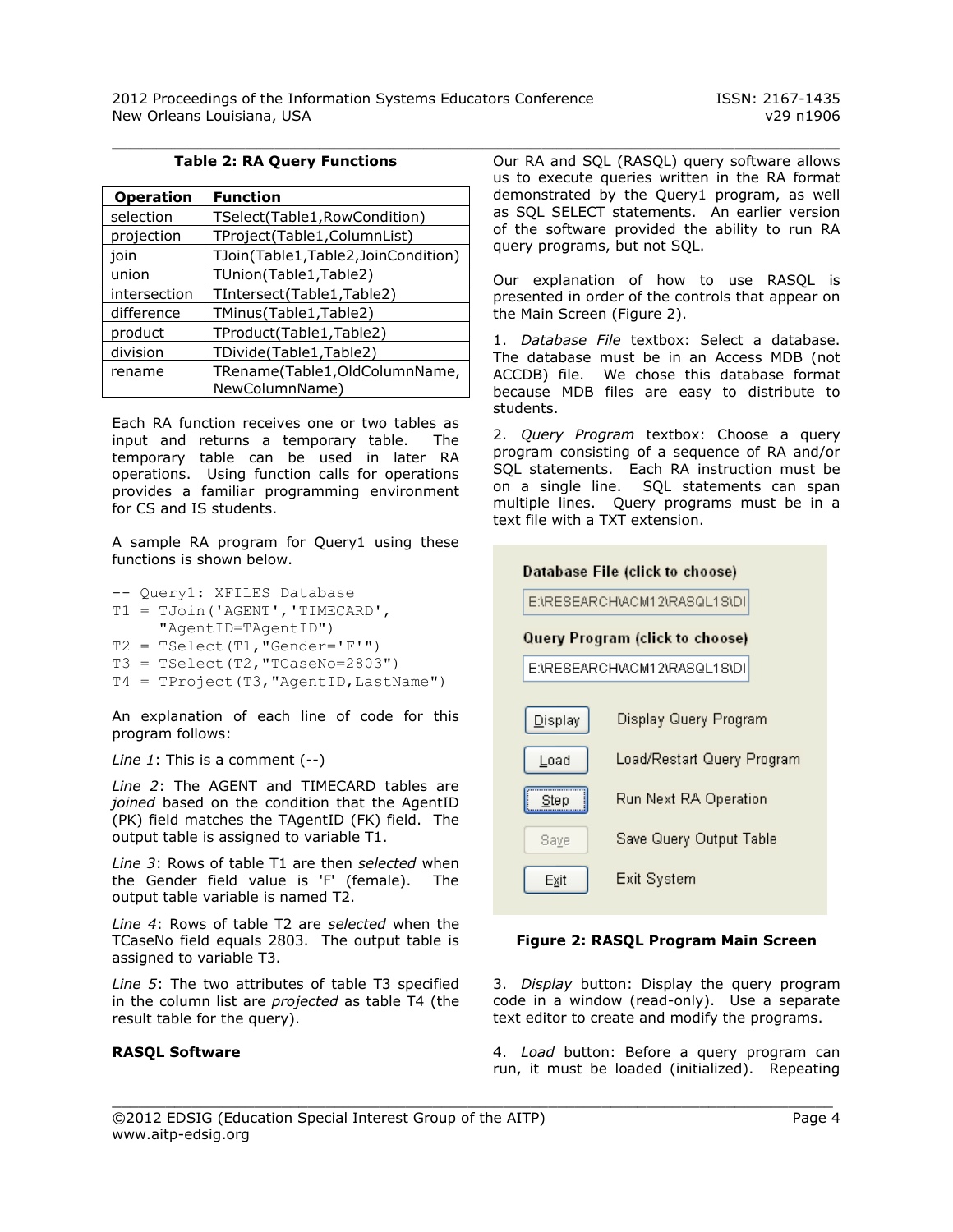$\_$  , and the contribution of the contribution of  $\mathcal{L}_1$  , and  $\mathcal{L}_2$  , and  $\mathcal{L}_3$  , and  $\mathcal{L}_4$  , and  $\mathcal{L}_5$  , and  $\mathcal{L}_6$  , and  $\mathcal{L}_7$  , and  $\mathcal{L}_8$  , and  $\mathcal{L}_7$  , and  $\mathcal{L}_8$  , and  $\mathcal{L}_8$  ,

this action restarts the program from the beginning.

5. *Step* button: Each click of this button executes one RA or SQL instruction. Comments in the program code are skipped. The output table for each step is shown on the screen.

6. *Save* button: When an RA or SQL instruction has successfully completed, the current output table can be saved to disk as an Excel XLS file.

7. *Exit* button: Click this button to exit the RASQL system.

The final output table from the RA program for Query1, using the data in the sample XFILES database, is presented in Figure 3. The result table for the Query1 SELECT statement (with DISTINCT) is identical. Without the DISTINCT keyword, the SQL output lists duplicate rows.

When an SQL SELECT statement is included in a RASQL query program, the statement can extend across multiple lines. The special keyword ENDSQL (not case-sensitive) must be placed at the end of the statement to designate where the statement terminates.

|  | Agentid      | Lastname |
|--|--------------|----------|
|  | FB210 Scully |          |
|  | FB340 Reyes  |          |
|  |              |          |

#### **Figure 3: RASQL Query1 Result Table**

#### **4. RA AND SQL TOGETHER**

The RASQL software can be used to teach Relational Algebra and SQL concepts together. The advantage of mixing SQL and RA in query programs is that it helps students visualize how RA concepts relate to SQL. Some examples of query concepts that can benefit from this integrated approach are described below.

## **Select Before Join**

Relational algebra is a *procedural* language, in that a sequence of operations must be specified for each query. However, different orderings of RA operations can produce identical solutions. Although the end result may be the same, the code versions can vary greatly in terms of resources and performance.

Consider the following revised RA program for Query1. In this version, the *select* operations are performed before the *join*.

```
-- Query1 revised: Select before Join
T1 = TSelect('AGENT',"Gender='F'")
T2=TSelect('TIMECARD',"TCaseNo=2803")
T3 = TJoin(T1,T2,"AgentID=TAgentID")
T4 = TProject(T3, "AgentID, LastName")
```
In the original Query1 program, the join operation is performed first, so table T1 has as many rows as the TIMECARD table. When the select operations are performed before the join, the join table T3 is much smaller, because it is restricted to female agents from the AGENT table. It is also based only on rows for Case 2803 from the TIMECARD table.

Table T3 is the same in both RA versions. The advantage of performing select operations early and join operations later is obvious as the RA program executes step-by-step in RASQL.

In the SQL SELECT statement for Query1, the intermediate operations are unseen by the user. The DBMS query optimizer makes choices among alternative algorithms. Because the intermediate results of the underlying calculations are not visible, SQL appears to be more *non-procedural*.

## **Product vs. Join**

Joining two tables is equivalent to performing a *product* operation followed by a *select* operation. For example, the first line of the Query1 RA program:

```
T1 = TJoin('AGENT','TIMECARD',
      "AgentID=TAgentID")
```
could be split into two operations as follows:

T0 = TProduct('AGENT','TIMECARD') T1 = TSelect(T0,"AgentID=TAgentID")

Table T1 and the final result for Query1 (shown in Figure 3) would be unchanged, but the rewritten version requires an extra (relatively large) temporary table T0.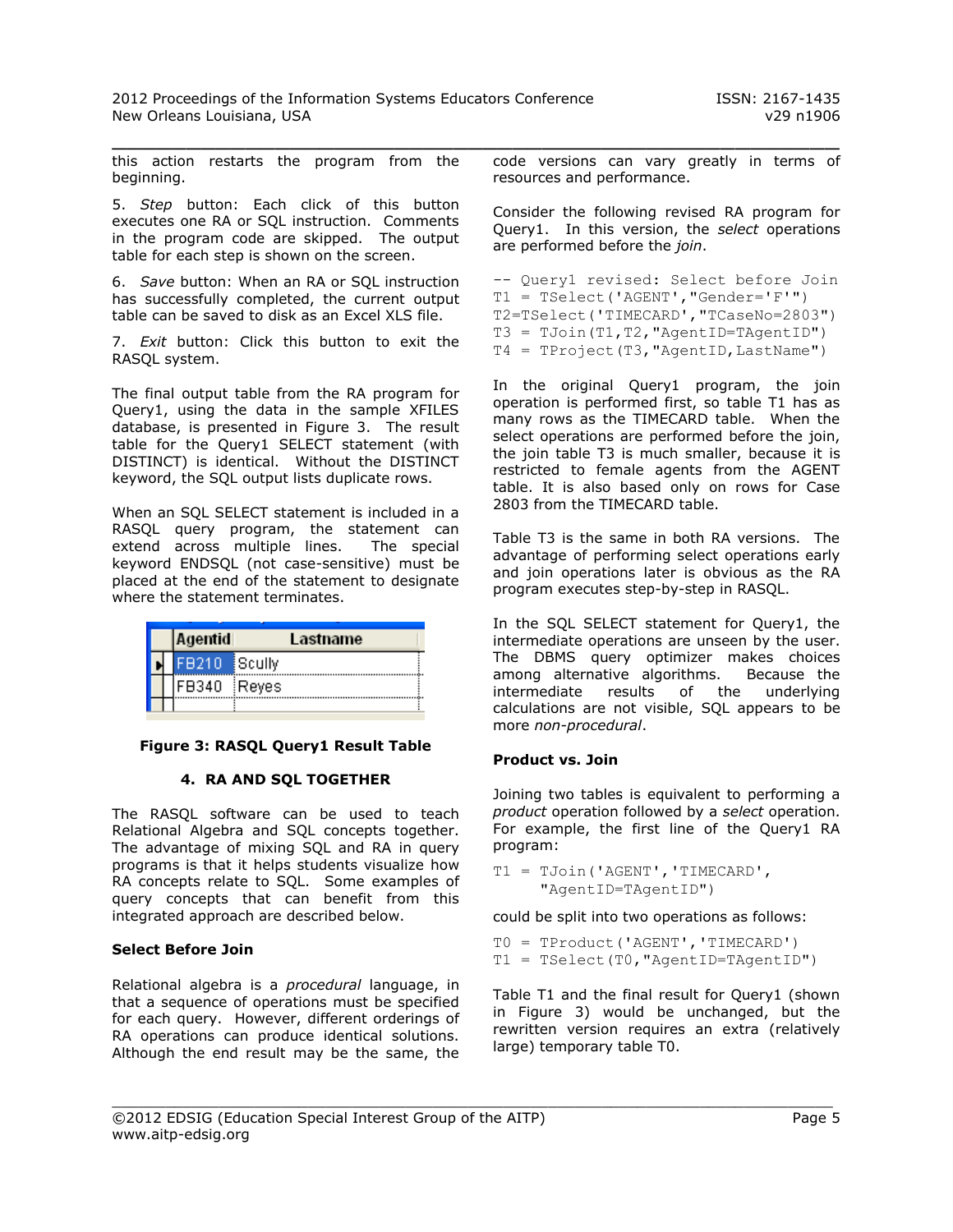2012 Proceedings of the Information Systems Educators Conference ISSN: 2167-1435 New Orleans Louisiana, USA v29 n1906

 $\_$  , and the contribution of the contribution of  $\mathcal{L}_1$  , and  $\mathcal{L}_2$  , and  $\mathcal{L}_3$  , and  $\mathcal{L}_4$  , and  $\mathcal{L}_5$  , and  $\mathcal{L}_6$  , and  $\mathcal{L}_7$  , and  $\mathcal{L}_8$  , and  $\mathcal{L}_7$  , and  $\mathcal{L}_8$  , and  $\mathcal{L}_8$  ,

#### **Union and Union-Compatible**

The *union* of tables A and B consists of the combined set of rows of A and B. Because the union is a set, listing duplicate rows is redundant. The union operation in RA follows this convention and eliminates duplicate rows automatically. SQL provides the option to show (UNION ALL) or not show (UNION) duplicate rows. To illustrate the union operation in SQL and RA, consider Query2 stated below.

*Query2*: List the agent ID and last name of all agents that are male *or* have worked on Case 2801.

An SQL statement for this query, including the ENDSQL keyword required to run in RASQL, is shown below.

```
SELECT AgentID, LastName
FROM AGENT
WHERE Gender = 'M'
UNION
SELECT AgentID, LastName
FROM AGENT, TIMECARD
WHERE AgentID = TAgentID
  AND TCaseNo = 2801
ENDSQL
```
Because this statement contains the UNION keyword (instead of UNION ALL), DISTINCT is not needed, and duplicate rows from the two SELECT sections will not be displayed.

The Query2 result table for this SQL statement, using the XFILES database, is displayed in Figure 4.

|  | <b>Agentid</b> | Lastname |  |
|--|----------------|----------|--|
|  | FB160          | Skinner  |  |
|  | FB180          | Mulder   |  |
|  | FB210          | Scully   |  |
|  | FB270          | Doggett  |  |
|  |                |          |  |

#### **Figure 4: RASQL Query2 Result Table**

The row "FB270 Doggett", representing the only male agent to work on Case 2801, appears just once.

A comparable RA program for Query2 is listed below. With this query program, duplicate rows in tables T2 and T5 are not repeated in table T6. The result table T6 is identical to the one shown in Figure 4.

```
-- Query2: Union Operation
T1 = TSelect('AGENT',"Gender='M'")
T2 = TProofect(T1, "AgentID, LastName")T3 = TJoin('AGENT','TIMECARD',
      "AgentID=TAgentID")
T4 = TSelect(T3, TCaseNo=2801")T5 = TProject(T4,"AgentID,LastName")
T6 = TUnion(T2, T5)
```
The union operation requires the two input tables to be *union-compatible*. That is, they must have the same number of columns, with matching domains for the columns. In this Query2 example, both tables (each SELECT part in the SQL statement, or tables T2 and T5 in the RA program) have the same columns--AgentID and LastName. When two tables are not unioncompatible, the union operation is undefined.

#### **Intersection and Difference**

Relational algebra includes two additional set operations. The *intersection* of tables A and B is the set of rows that are simultaneously in A and in B. The *difference* A - B includes all rows of A that are not in B. As with union, the intersection and difference operations expect the input tables to be union-compatible. The SQL keyword for the intersection operation is INTERSECT. The difference operation is called MINUS in Oracle and EXCEPT in the SQL standard. In our RA library, the function names are TIntersect and TMinus.

The following Query3 and its SQL and RA programs demonstrate the difference operation.

*Query3*: List the agent ID and specialty of all agents that have *not* worked on Case 2804.

An SQL statement for this query, including the ENDSQL keyword (RASQL format), is listed next. This SQL statement first collects all rows from AGENT and then removes those for agents who have worked on Case 2804.

SELECT AgentID, Specialty FROM AGENT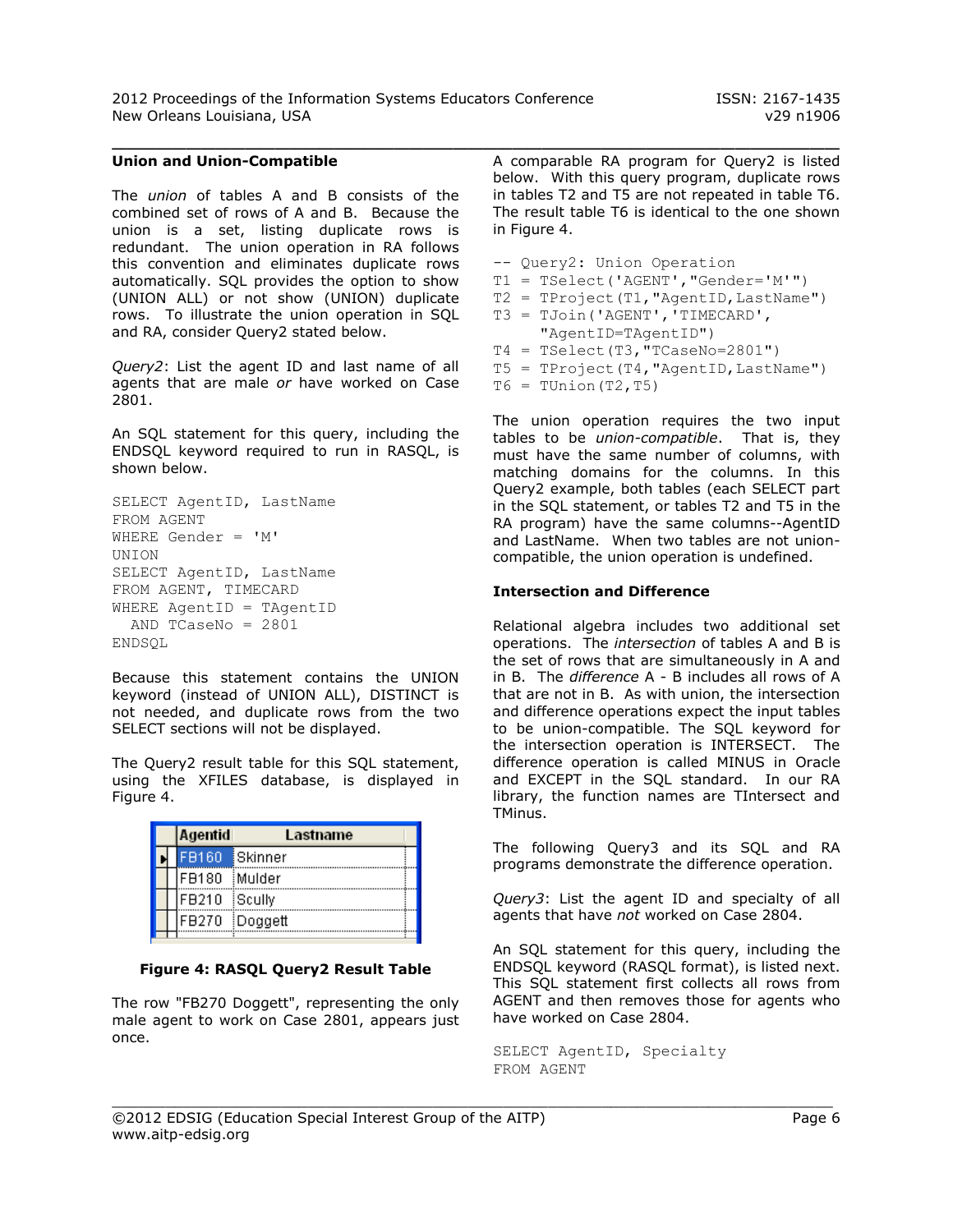MINUS

```
SELECT AgentID, Specialty
FROM AGENT, TIMECARD
WHERE AgentID = TAgentID
  AND TCaseNo = 2804
ENDSQL
```
A corresponding RA program for Query3 is listed below. In this RA program, table T1 includes all agents, and T4 lists those who worked on Case 2804. The difference table T5 consists of all agents who have not worked on that case.

```
-- Query3: Difference Operation
T1 = TProject('AGENT',
     "AgentID, Specialty")
T2 = TJoin('AGENT','TIMECARD',
      "AgentID=TAgentID")
T3 = TSelect (T2, TCaseNo=2804")T4 = TProject(T3, "AgentID, Specialty")T5 = TMinus(T1, T4)
```
Sample output for the Query3 SQL statement and RA program, using the XFILES database, is presented in Figure 5.

|  | <b>Agentid</b> | <b>Specialty</b>     |  |
|--|----------------|----------------------|--|
|  |                | FB160 Management     |  |
|  |                | FB180 Parapsychology |  |
|  |                | FB210 Medicine       |  |
|  |                | FB480 Computers      |  |

**Figure 5: RASQL Query3 Result Table** The rows that do not appear in Figure 5 represent the agents in the intersection of the two tables (T1 and T4 in the RA program).

| FB270 Military Tactics |                                |
|------------------------|--------------------------------|
|                        | FB340   Folklore and Mythology |

These rows are:

We note that in SQL it is common to use *subqueries* (with IN or NOT IN) to implement queries involving intersections and differences. One reason for this is that some database systems do not support the INTERSECT and MINUS/EXCEPT keywords.

#### **5. RASQL LIMITATIONS**

The RASQL software was designed to provide a convenient academic environment for teaching

 $\_$  , and the contribution of the contribution of  $\mathcal{L}_1$  , and  $\mathcal{L}_2$  , and  $\mathcal{L}_3$  , and  $\mathcal{L}_4$  , and  $\mathcal{L}_5$  , and  $\mathcal{L}_6$  , and  $\mathcal{L}_7$  , and  $\mathcal{L}_8$  , and  $\mathcal{L}_7$  , and  $\mathcal{L}_8$  , and  $\mathcal{L}_8$  , Relational Algebra and SQL together through programming. Several limitations and constraints for using the software are described below.

> 1. RASQL provides modest error checking. Error messages show the offending line of code but not the reason for the error.

> 2. Duplicate field names should be avoided in databases. If necessary, use the TRename function in RA programs. This is a constraint inherent in Relational Algebra (Date, 2004). SQL can handle duplicate names using aliases.

> 3. Nesting of RA function calls within a single statement is permitted but not recommended. Nested function calls defeat the opportunity to see intermediate RA tables. SQL statements hide all but the final query result.

> 4. Date fields can be included in queries. To specify date constants in row conditions, use the *toDate* function (similar to Oracle's *to\_date* function), which returns a date datatype. The format for our toDate function is:

toDate(year, month, day).

5. The RASQL software has been tested in Windows XP, Windows Vista, and Windows 7. Administrative privileges may be required for Vista or Windows 7.

## **6. CONCLUSIONS**

In this paper, we present reasons for integrating Relational Algebra and SQL in database courses. We suggest that, in teaching RA to database students, a programming approach is preferable to a mathematical approach. Our chosen syntax is to write RA query programs as a sequence of function calls, where each function performs one RA operation. Applying this format, students can gain experience using a procedural query language. Query programs can also be written with non-procedural SQL SELECT statements, or as a combination of RA and SQL instructions.

Learning is enhanced when students can both write and execute query programs. According to Knuth (1974), "... a person does not really understand something until after teaching it to a computer." To ensure that the computer has interpreted our intent correctly, we must be able to run our programs and receive feedback. This is a common learning style in most computing courses.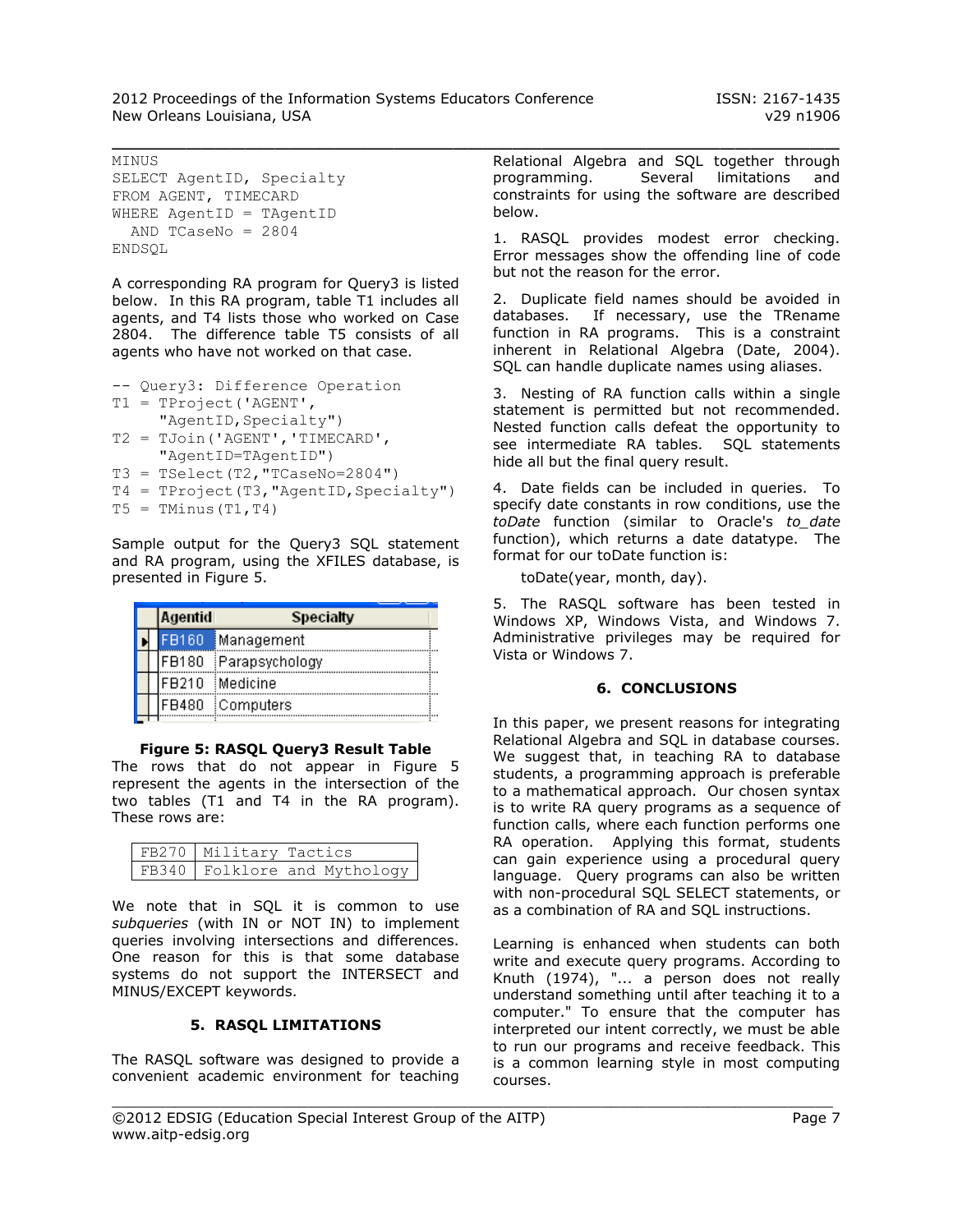There are readily available database systems for performing SQL queries, but very few for RA. Because of this, we developed a custom Relational Algebra and SQL (RASQL) software environment in which both RA and SQL programs can run.

The RASQL software allows students to see intermediate results during a sequence of RA and SQL instructions. With this capability, students can visualize how RA operations behave, and relate these operations to SQL statements. Using several example queries, we demonstrated how RA and SQL are interrelated conceptually and functionally. This experience can improve students' understanding of database query languages and the relational model.

We have been using various versions of our Relational Algebra software in database courses for several years. Most of our evidence regarding the utility of the software in teaching RA and SQL has been favorable, but non-empirical. Students are able to effectively write and run Relational Algebra queries. However, no formal assessment of the benefits of this approach in teaching SQL has been established.

In future research, we hope to confirm the symbiotic relationship between learning Relational Algebra and learning SQL. We intend to measure how well a student's understanding of RA improves his/her ability to write SQL query statements, and vice versa. This followup research has been delayed until the authors are again scheduled to teach database courses during the same semester.

Note: An executable version of the RASQL program, runtime files, and the XFILES database and sample RA and SQL programs described in this paper, can be obtained from the lead author.

# $\_$  , and the contribution of the contribution of  $\mathcal{L}_1$  , and  $\mathcal{L}_2$  , and  $\mathcal{L}_3$  , and  $\mathcal{L}_4$  , and  $\mathcal{L}_5$  , and  $\mathcal{L}_6$  , and  $\mathcal{L}_7$  , and  $\mathcal{L}_8$  , and  $\mathcal{L}_7$  , and  $\mathcal{L}_8$  , and  $\mathcal{L}_8$  , **7. REFERENCES**

- Caldeira, C. (2008). Teaching SQL: A Case Study. *ITiCSE '08*: Proceedings of the 13th annual conference on Innovation and Technology in Computer Science Education, June 30 - July 2, Madrid, Spain: 340.
- Chamberlin, D., and Boyce, R. (1974). SEQUEL: A structured English query language. Proceedings of the 1974 ACM SIGFIDET (now SIGMOD) workshop on Data description, access and control, pp 249-264.
- Chamberlin, D., et. al. (1981). A History and Evaluation of System R. Communications of the ACM, Vol 24, No. 10, pp 632-646.
- Codd, E.F. (1970). A relational model of data for large shared data banks. *Comm. ACM* IS, 6.
- Codd, E. F. (1972). Relational Completeness of Data Base Sublanguages. In Rustin, Randall (ed.), *Data Base Systems*, Courant Computer Science Series 6. Prentice Hall.
- Connolly, T., & Begg, C. (2010). *Database Systems: A Practical Approach to Design, Implementation, and Management* (5th ed). Addison-Wesley.
- Date, C. J. (2004). *An Introduction to Database Systems* (8th ed). Addison-Wesley.
- Elmasri, R., & Navathe, S. (2010). *Fundamentals of Database Systems* (6th ed). Addison-Wesley.
- Knuth, D. (1974). Computer Science and Its Relation to Mathematics. In *The American Mathematical Monthly*, 81, pp 323-343.
- Leyton, R. (2010). LEAP RDBMS: An Educational Relational Database Management System. Retrieved from http://leap.sourceforge.net.
- Notley, M. (1972). The Peterlee IS/1 System. Rep. UKSC-18, IBM UK Scientific Centre, Peterlee, England.
- Pereira, A., Raoufi, M., and Frost, J. (2012). Using MySQL and JDBC in New Teaching Methods for Undergraduate Database Systems Courses. In Lecture Notes in Computer Science, 2012, Volume 6411/2012, pp 245-248.
- Ramakrishnan, R., & Gehrke, J. (2002). *Database Management Systems* (3rd ed). McGraw Hill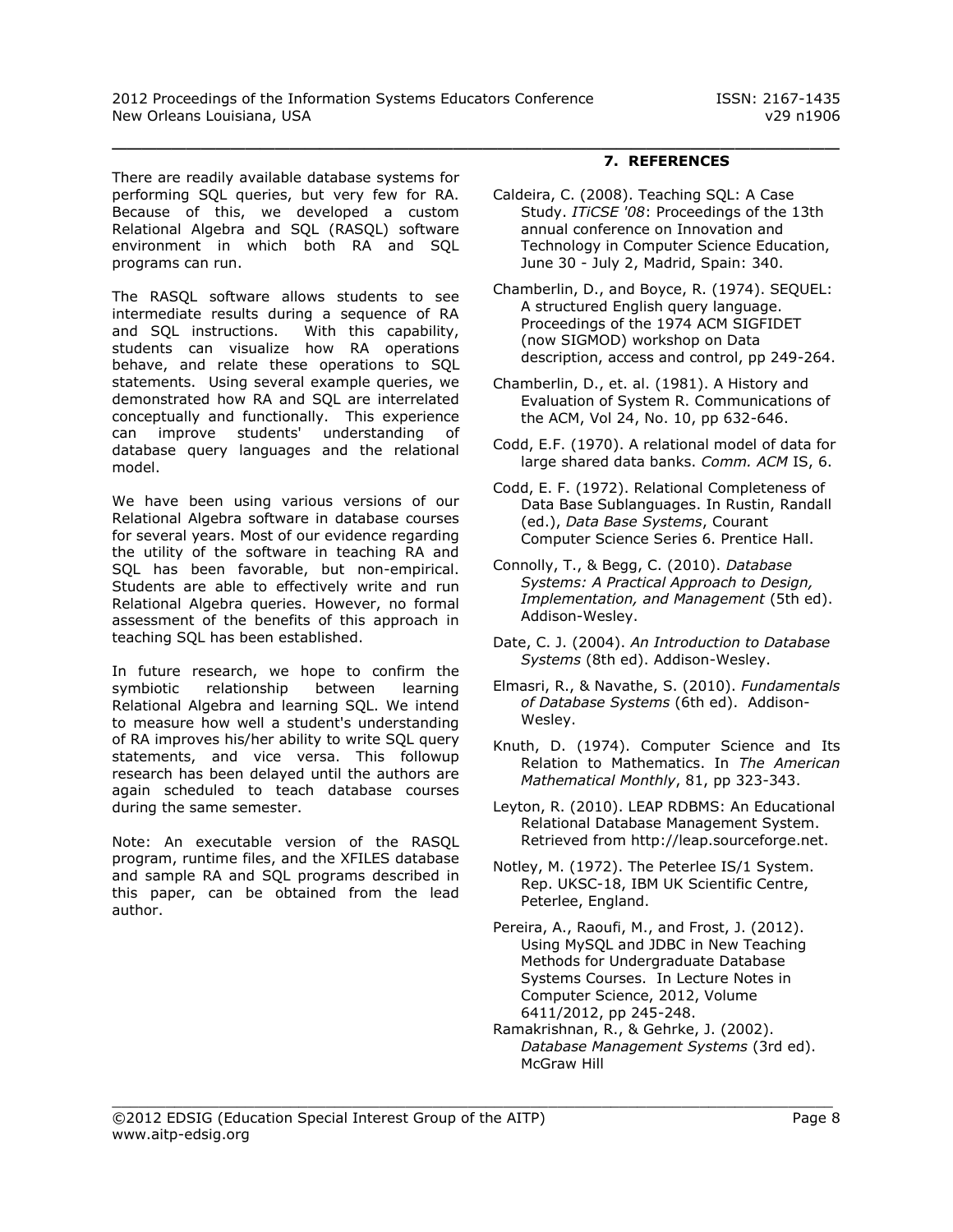2012 Proceedings of the Information Systems Educators Conference ISSN: 2167-1435 New Orleans Louisiana, USA v29 n1906

 $\_$  , and the contribution of the contribution of  $\mathcal{L}_1$  , and  $\mathcal{L}_2$  , and  $\mathcal{L}_3$  , and  $\mathcal{L}_4$  , and  $\mathcal{L}_5$  , and  $\mathcal{L}_6$  , and  $\mathcal{L}_7$  , and  $\mathcal{L}_8$  , and  $\mathcal{L}_7$  , and  $\mathcal{L}_8$  , and  $\mathcal{L}_8$  ,

- Robbert, M., & Ricardo, C. (2003). Trends in the Evolution of the Database Curriculum. *Proceedings of the 8th Annual Conference on Innovation and Technology in Computer Science Education*. Greece.
- Silberschatz, A., Korth, H., & Sudarshan, S. (2010). *Database System Concepts* (6th ed). McGraw Hill.
- Todd, S. (1976). The Peterlee Relational Test Vehicle - A System Overview. *IBM Systems Journal*, 15(4), pp 285-308.
- Ullman, J., & Widom, J. (2008). *A First Course in Database Systems* (3rd ed). Prentice Hall.
- Voorhis, D. (2010). An Implementation of Date and Darwen's Tutorial D Database Language. dappbuilder.sourceforge.net/Rel.php.